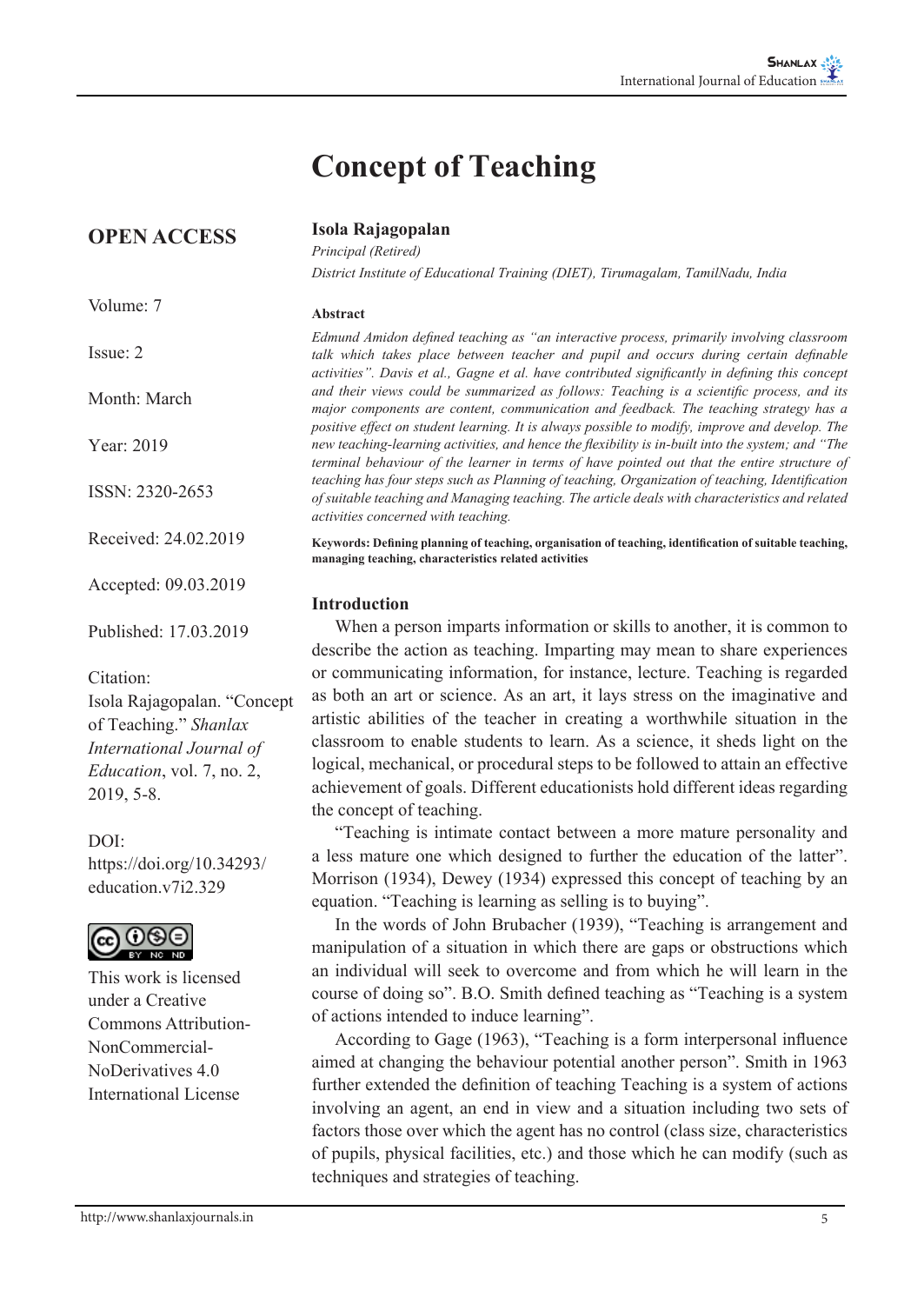Edmund Amidon (1967) defined teaching as "an interactive process, primarily involving classroom talk which takes place between teacher and pupil and occurs during certain definable activities".Davis et al. (1962), Gagne et al. (1974) and Gage (1978) have contributed significantly to defining this concept, and their views could be summarized as follows:

Teaching is a scientific process, and its major components are content, communication and feedback. The teaching strategy has a positive effect on student learning.

It is always possible to modify, improve and develop.the new teaching-learning activities, and hence the flexibility is in-built into the system; and "The terminal behaviour of the learner in terms of learning structures can be established by appropriate teaching environments.

Davis and Glaser (1962) have pointed out that the entire structure of teaching has four steps

'Step-I: Planning of teaching which includes content analysis, identification and writing of objectives.

Step-2: Organization of teaching which indicates the teaching strategies for achieving the objectives of teaching.

Step-3: Identification of suitable teachinglearning strategies for effective communication of content.

Step-4: Managing teaching-learning, whereby the focus is on the assessment of the learning objectives in terms of student performance, and this forms the feedback to teacher and students.

 Robertson (1987) indicated that "Teaching is a generic term which denotes actions undertaken with the intention of bringing about learning in another".

The International Encyclopedia of Teaching and Teacher Education) have classified the concept of teaching into three categories:

- 1. Teaching as success signifies that learning is implicated in teaching. Teaching entails learning and can be defined as an activity which necessarily affects learning.
- 2. Teaching as an intentional activity means that teaching may not logically imply learning, but it can be anticipated that will result in learning.

3. Teaching as normative behaviour denotes action undertaken with the intention of bringing about learning another. It designates a family of activities: training and instructing are primary members and indoctrination

(Green, 1968). Training consists of activities that shape skills and other behaviours while instruction and indoctrination go with activities which induce knowledge and beliefs.

Teaching can be conceptualized as a form of problem-solving and decision - making which has many properties in common with the work of physicians. This conceptualization has led to a body of research which has investigated the decision - making of teaching focusing in particular on the information about pupils that teachers use to make decisions and the way they tailor instruction to individual pupil needs (Calderhead, 1995).

# **Characteristics of Teaching**

The characteristics of teaching are as follows :

- 1. Teaching is an effective interaction between teacher and students.
- 2. Teaching is both arts as well as science. Teaching is an art as it calls for the exercise of talent and creativity. Teaching as science involves a repertoire of techniques, procedures and skills, that can be systematically studied, described and improved. A good teacher is one who adds creativity and inspiration to the basic repertoire.
- 3. Teaching has various forms, like formal and informal raining, conditioning or indoctrination, etc.
- 4. Teaching is dominated by the skill of communication.
- 5. Teaching is a tripolar process; the three poles are, educational objectives, learning experiences and change in behaviour.
- 6. Teaching should be well planned, and the teacher should decide the objectives, methods of teaching and evaluation techniques.
- 7. Teaching is suggesting and not dictating.
- 8. Good teaching is democratic, and teacher respects the students, encourages them to ask questions, answer questions and discuss things.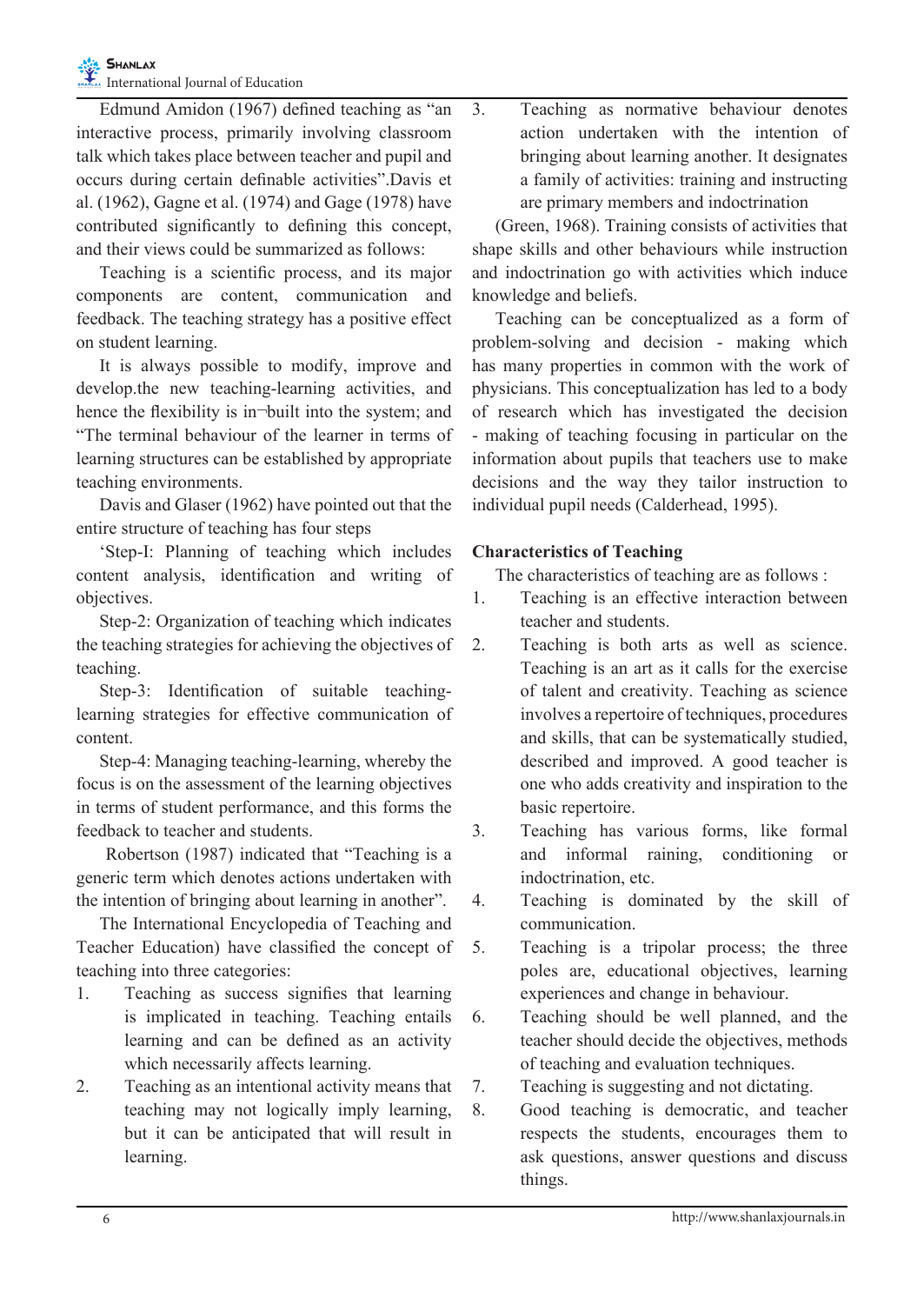- 9. Teaching provides guidance, direction and encouragement to the students.
- 10. Teaching is a cooperative activity and teacher should involve students in different classroom activities, such as organization, management, discussion, recitation and evaluation of results.
- 11. Teaching is kind and sympathetic, and a good teacher develops emotional stability among children.
- 12. Teaching is remedial, and the teacher must solve the learning problems of students.
- 13. Teaching helps children to make adjustments in life.
- 14. Teaching is a professional activity that helps to bring about harmonious development of children.
- 15. Teaching stimulates students' power of thinking and directs them towards selflearning.
- 16. Teaching can be observed, analyzed and evaluated.
- 17. Teaching is a specialized task and may be taken as a set of component skills for the realization of a specified set of instructional objectives.

# **Teaching and Related Activities**

Exponents of Education have analyzed the concept o teaching and have essayed to differentiate teaching from related concepts such as training, conditioning and indoctrination. Teaching denotes action undertaken with the intention of bringing about learning in another. In this way, teaching is distinguished from mere telling or showing. Teaching involves face to face encounter, and the teacher's actions are conducive to bringing about student's learning. Normally, teaching acts fall within a range of activities that covers explaining, describing, demonstration exemplifying, guiding, etc... By "education" in this context is meant specific information of thought, feeling and action distinct from mere socialization. And the goal of educations is the development of critical reflective agents. It is in this context that teaching is distinguished from related activities such as training, conditioning and indoctrination.

Training is used less frequently than either conditioning indoctrination. The focus of training is on the development of skill on knowing-how rather than knowing that. Sometimes training reserved for use in the context of the teaching of routine tasks which allow total mastery. Teaching someone a skill requires developing the learner's capacity to respond to the unexpected, to understand what he or she is doing and why to be intelligent and reflective in the exercise of his or her skill.

Conditioning, when compared with teaching, is normally operant conditioning and not classical conditioning. Operant conditioning may seem to be simply a systematic form of training and hence teaching. Common school practices such as giving rewards for good behaviour can be described as setting up a situation in which a reinforcer depends upon the occurrence of a response, and that is the procedure for operant conditioning. Conditioning, in this sense, will have taken place if the probability of the desired response in the particular circumstances increases because of its association in the experience of the child with the positive reinforcer. A child's behaviour could be altered through conditioning without the child being aware of the change or having any notion of why behaving in this way might be appropriate in? The particular circumstances. Processes which by-pass human rationality are generally held to be unacceptable in a programme of education. Such processes seem less like a form of teaching and more like something resorted to when normal instruction fails. On the other hand, such rational processes as a person's learning some fact by reading or hearing statements in its favour and evaluating the evidence can be described as a process of operant conditioning. In this sense, teaching is not incompatible with conditioning students but only with some ways of doing so.

Indoctrination, in its generic sense, is considered as synonymous with teaching. Etymologically, indoctrination is related to the teaching of doctrines. A doctrine is a system of beliefs that provide an explanation or interpretation of the world and indicates how humans ought morally to act in light of the general features of existence that the system has identified.